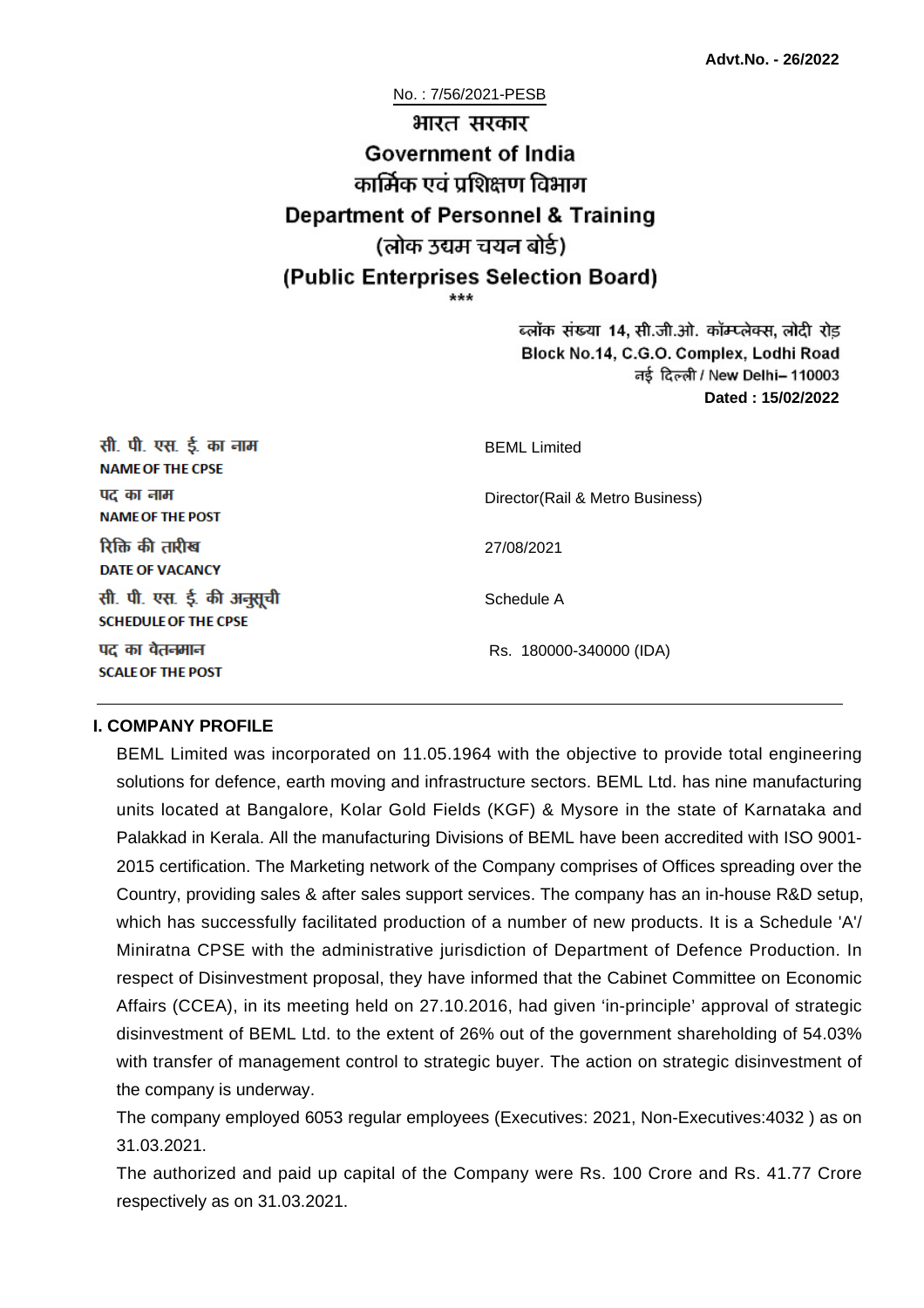Its Registered and Corporate office are at Bengaluru, Karnataka.

The shareholding of the Government of India in the company is 54.03% as on 31.03.2021.

#### **II. JOB DESCRIPTION AND RESPONSIBILITIES**

Director (Rail & Metro Business) is a member of the Board of Directors and reports the Chairman & Managing Director. He is the Business Head for Rail & Metro business and responsible for production, marketing, design & development of new products, indigenization, exports and new business development. He will also ensure effective utilization of potential and expertise available in the company.

2. The entire product area includes state-of-the-art Stainless Steel Metro Cars, AC Electrical Multiple Units (AC EMU), Diesel Electric Multiple Unit (DEMU), Main Line Electric Multiple Unit (MEMU), Stainless Steel Electrical Multiple Units (SSEMU), Over-head Equipment Inspection Car (OHE Car), Passenger Rail Coaches, Military Rail Coaches, Track Laying Equipment, Railbus, Treasury Vans, Utility Track Vehicle, etc.

3. The incumbent would be required to go for aggressive marketing of Metro Rail Coaches & other upcoming EMUs like RRTS, etc for increasing of businesses in India and Abroad.

4. Co-ordinate various activities of the Business Group and guide the Chief of Strategic Business Unit and HoD of common service department within the Business Group in Planning, Production & Production Control, Materials Management, IE & MS, Facilities Planning, Tool Engineering & Maintenance, HR, Finance & Accounts within budgetary approvals of the business group.

5. Other functions like initiating and implementing measures for cost reduction, take adequate preventive action by developing and systematizing controls of the Company, develop effective system of co-ordination with other functional areas of operations of the company, maintain and build image of the company.

6. In addition, the incumbent should also emphasize on improving the export of products, outsourcing of services & products/ aggregates, to make efforts to improve the value of Sales and also diversification.

# **"Knowledge of Companies Act 2013 and the SEBI Listing Obligations and Disclosure Guidelines is desirable but not essential".**

#### **III. ELIGIBILITY**

| Age of superannuation 60 years |                                                                                             |                |                                                                                             |
|--------------------------------|---------------------------------------------------------------------------------------------|----------------|---------------------------------------------------------------------------------------------|
| <b>Internal</b>                |                                                                                             | <b>Others</b>  |                                                                                             |
| <b>Minimum</b>                 | <b>Maximum</b>                                                                              | <b>Minimum</b> | <b>Maximum</b>                                                                              |
| 45                             | 2 years residual service as on<br>the date of vacancy w.r.t. the<br>date of superannuation. | 45             | 3 years residual service as on<br>the date of vacancy w.r.t. the<br>date of superannuation. |

**1. AGE :** On the date of occurrence of vacancy (DOV)

#### **2. EMPLOYMENT STATUS:**

The applicant must, on the date of application, as well as on the date of interview, be employed in a regular capacity – and **not** in a contractual/ad-hoc capacity – in one of the followings:-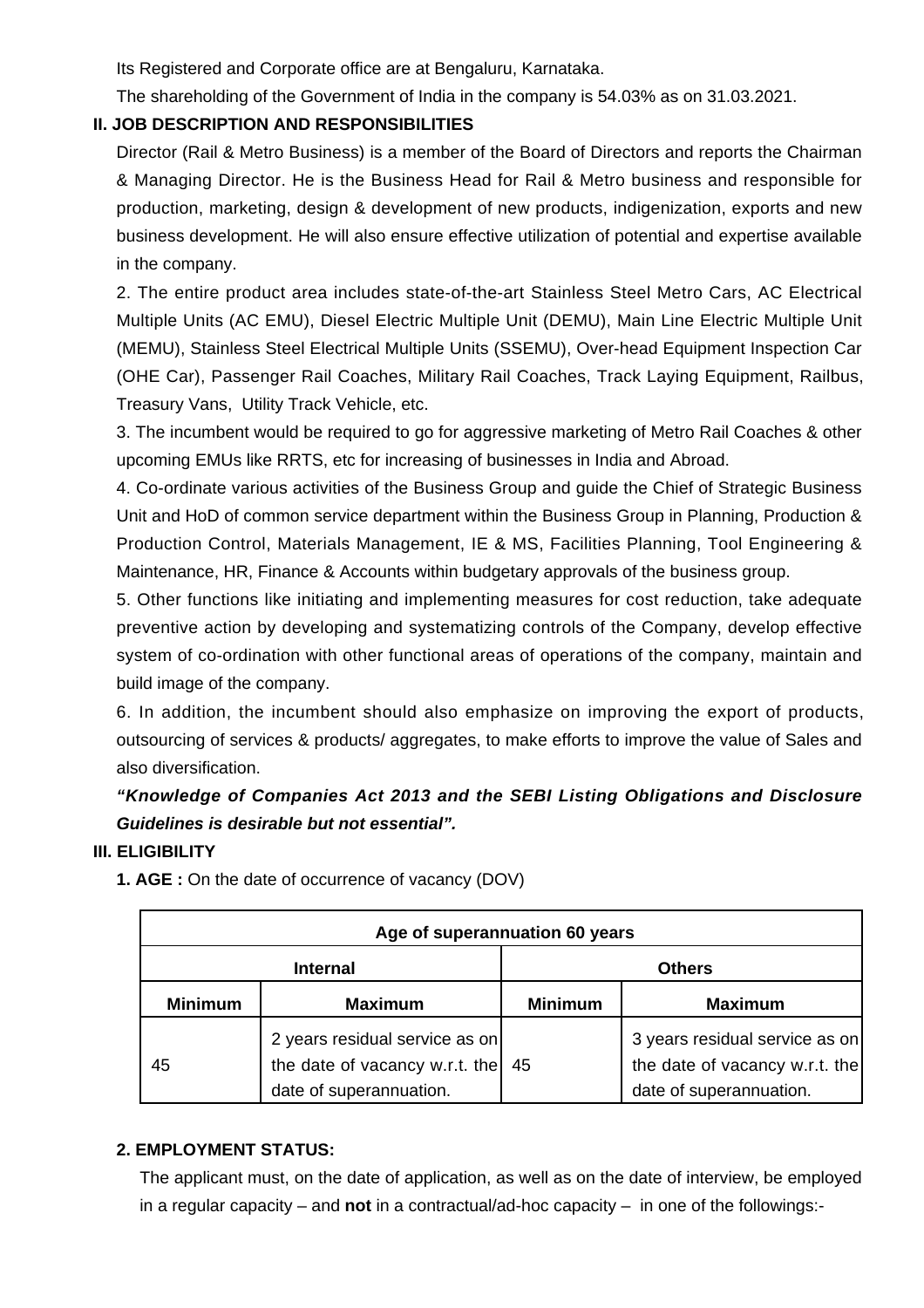(a) Central Public Sector Enterprise (CPSE) (including a full-time functional Director in the Board of a CPSE);

(b) Central Government including the Armed Forces of the Union and All India Services;

(c) State Public Sector Enterprise (SPSE) where the annual turnover is \***Rs 2,000 crore or more**;

(d) Private Sector in company where the annual turnover is **\*Rs 2,000 crore or more**. **Preference would be given to candidates from listed Companies.**

(\* The average audited annual turnover of three financial years preceding the calendar year in which the post is advertised shall be considered for applying the approved limits)

## **3. QUALIFICATION:**

The applicant should be an Engineering graduate preferably in Mechanical/ Electrical Engineering with good academic record from a recognized University/ Institute.

# **4. EXPERIENCE:**

The applicant should possess adequate R&D/ Production/ Marketing experience at a senior level of management in an organization of repute, out of which at least five years during the last ten years should have been in large manufacturing organisation in rail transportation/engineering goods sector.

Experience in Rolling Stock covering, Mainline, Suburban Metro Segments, Regional Rapid Transit System (RRTS) and Exposure in state of the art Signaling Interface, Control Systems, Testing & Commissioning of Metro rolling areas will have added advantage.

# **5. PAY SCALE:**

## **(a)Central Public Sector Enterprises-**

## **Eligible Scale of Pay**

- (i) Rs. 7250-8250 (IDA) Pre 01/01/1992
- (ii) Rs. 9500-11500 (IDA) Post 01/01/1992
- (iii) Rs. 20500-26500 (IDA) Post 01/01/1997
- (iv) Rs. 51300-73000 (IDA) Post 01/01/2007
- (v) Rs. 120000-280000 (IDA) Post 01.01.2017
- (vi) Rs. 18400-22400 (CDA) Pre-revised post 01.01.1996
- (vii) Rs. 37400-67000 + GP 10000 (CDA) post 01.01.2006
- (viii) Rs. 144200-218200 (Level 14) CDA post 01.01.2016

The minimum length of service required in the eligible scale will be one year for internal candidates, and two years for others as on the date of vacancy.

**(b)**

**(i) Applicants from Central Government / All India Services** should be holding a post of the level of Joint Secretary in Government of India or carrying equivalent scale of pay on the date of application.

**(ii) Applicants from the Armed forces of the Union** should be holding a post of the level of Major General in the Army or equivalent rank in Navy/Air Force on the date of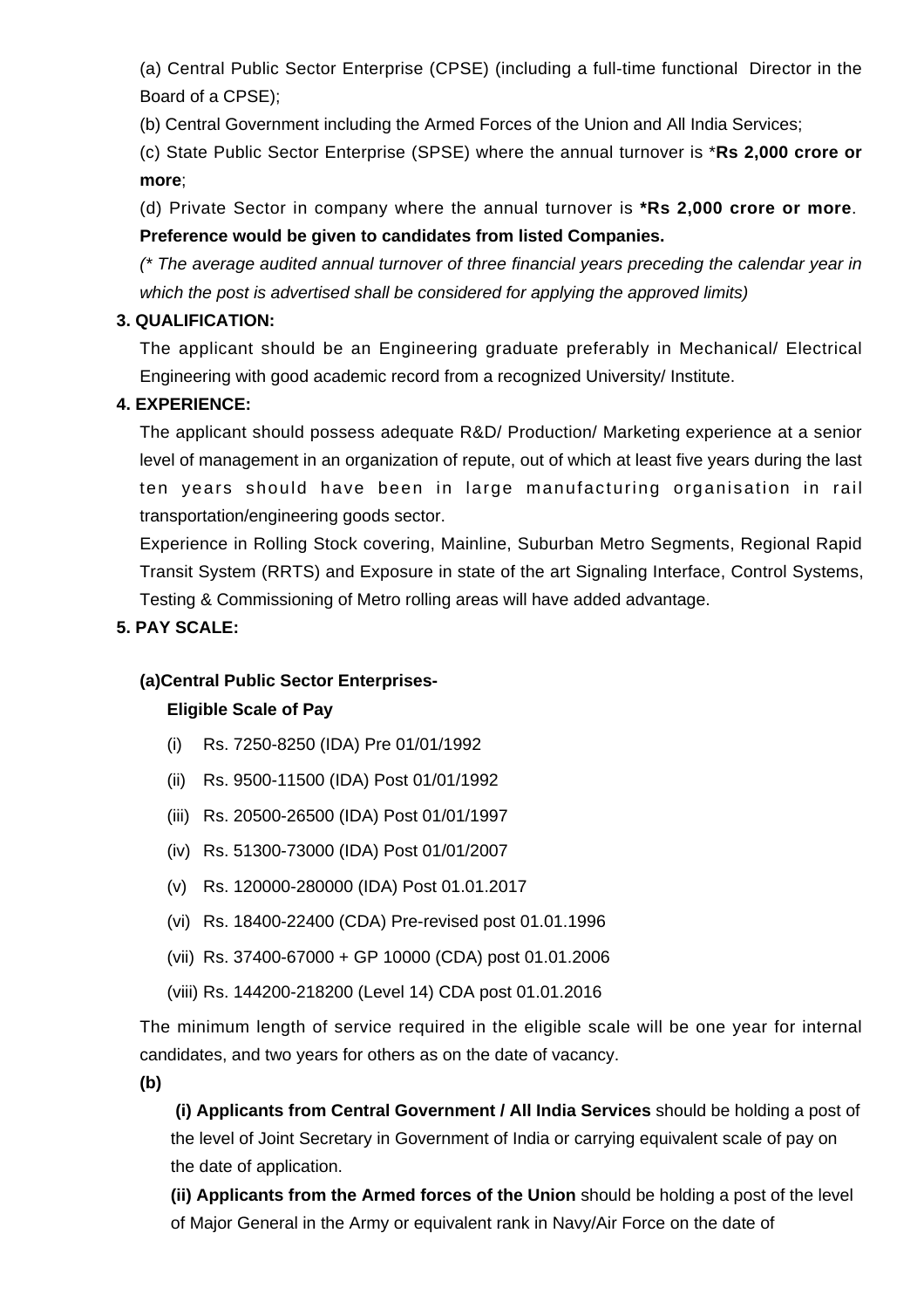application.

**(c)**

 **Applicants from State Public Sector Enterprises/ Private Sector** should be working at Board level position or at least a post of the level immediately below the board level on the date of application.

# **6. CONDITION OF IMMEDIATE ABSORPTION FOR CENTRAL GOVERNMENT OFFICERS**

Central Government Officers, including those of the Armed Forces of the Union and the All India Services, will be eligible for consideration only on immediate absorption basis.

## **IV. DURATION OF APPOINTMENT**

The appointment shall be for a period of five years from the date of joining or upto the date of superannuation or until further orders, whichever is earlier.

## **V. SUBMISSION OF APPLICATIONS**

## **Applicants should submit their applications on-line only as per the format.**

**1.** The applicants should submit their applications through proper channel as follows:

(a) Government Officers, including those of the Armed Forces of the Union and All India Services: through Cadre Controlling authority.

- (b) CMDs/MDs/Functional Directors in CPSE: through the concerned Administrative Ministry.
- (c) Below Board level in CPSE: through the concerned CPSE.

(d) CMDs/MDs/Functional Directors in State PSE: through the concerned Administrative Secretary and Cadre Controlling Authority, if any, of the State Government.

- (e) Below Board level in SPSE: through the concerned SPSE
- (f) Private Sector: directly to the PESB.
- **2.** Applicants from Private Sector must submit the following documents along with the application form:

(a) Annual Reports of the Company in which currently working for the 3 financial years preceding the calendar year in which the post is advertised **(please provide URL or attach/enclose copies);**

(b) Whether the company is listed or not; if yes, the documentary proof **(please provide URL or attach/enclose copies);**

(c) Evidence of working at Board level or at least a post of the level immediately below the board level ;

- (d) Self-attested copies of documents in support of age and qualifications;
- (e) Relevant Jobs handled in the past with details.

## **VI. UNDERTAKING BY THE APPLICANT**

An applicant has to give an undertaking as a part of the application that he/she will join the post, if selected. If an applicant does not give such undertaking, the application would be rejected.

# **1. For candidates from Central Government/Armed Forces of the Union/ All India Services**

(a) The appointment is on immediate absorption basis.

(b) If a candidate conveys his/her unwillingness to join after the interview is held, he/she would be debarred for a period of two years from the date of interview, for being considered for a Board level post in any CPSE.